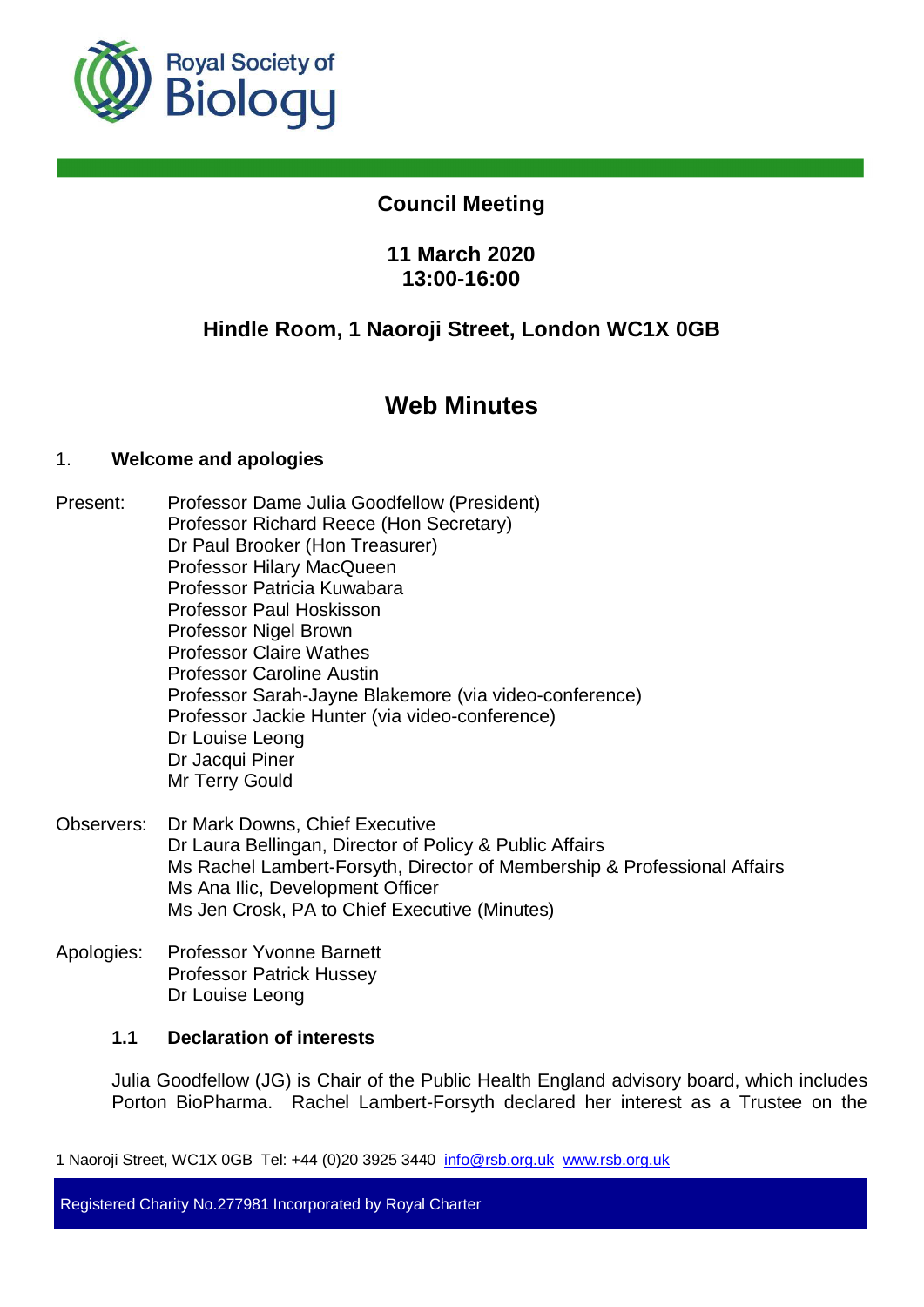

Science Council. Jackie Hunter, highlighted her membership of the BP Technology Advisory Board.

# **2. Minutes of the meeting held on 4 December 2019**

## 2.1 **Review of action points**

All actions had been completed or were under way. Laura Bellingan (LB) added that ESP had discussed sustainability and that she was currently putting together a paper on potential sustainability actions for the RSB internally and in terms of what bioscientists are doing. Council **AGREED** that they would like to see a copy of the paper when complete.

# **Action: LB to send ESP paper on potential sustainability to Council.**

#### **2.2 Matters arising not on the Agenda**

None reported.

# **2.3 Agreement of CDH Minutes for the meeting held on 11 March 2020**

Prior to this Council meeting, Council had met to discuss the liquidation of CDH Ltd following the sale of the two buildings. They **AGREED** the appointment of Mark Downs (MD) to take the necessary steps to continue the liquidation of CDH Ltd, dissolve the VAT partnership and end the co-ownership agreement.

# **2.4 Approval of Minutes and Web Minutes**

Council **APPROVED** the minutes and web minutes

#### **2.5 Conflicts of interest**

None reported.

# **3. Chief Executive's Report**

MD gave an update on works to the meeting rooms. The AV and acoustic dampening work would be completed shortly, with the and air conditioning works completed before summer.

On 23 April a meeting is planned with liquidators to put CDH into voluntary liquidation. This will take approximately a year to complete but he felt that current liabilities were not looking onerous.

MD provided an update on the Science Council and asked for any Science Council President nominations to be sent to him before the end of the following week.

On other external policy areas, MD noted that Greg Clark was now the new Chair of the Commons Select Committee on Science and Technology. He had attended the RSB Parliamentary Affairs Committee and Gala dinner.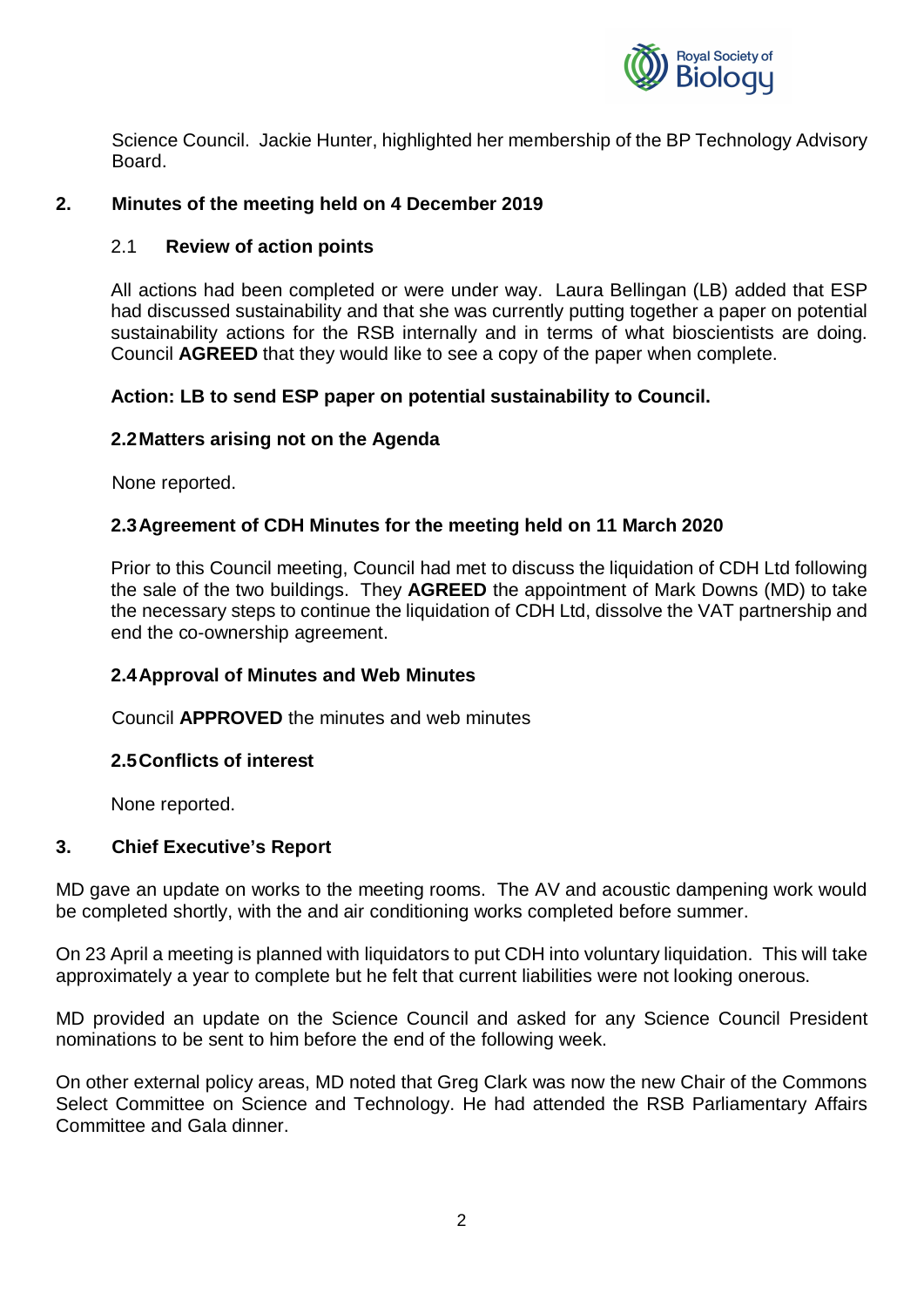

MD recorded that this would be RLF's last Council meeting before she leaves to join the BPS as CEO. The President and whole Board thanked her for the considerable contribution to the Society over 11 years of employment and wished her well for the future.

In terms of external engagement, the key event of the quarter was the recent Gala dinner and MD ran through some of the positive feedback. The President and Council congratulated the events team, as well as staff and Trustees who attended this highly successful event. There had been a good atmosphere and a useful opportunity to talk to the new Science Minister, Amanda Solloway, amongst others. Sir David Attenborough Hon FRSB had received his life time achievement award and spoke positively about the important future role of RSB.

The President added that this would be the last Council meeting for Jackie Hunter and Patrick Hussey. Small gifts had been sent to them as a thank you for their time served on Council. Nigel Brown's term also ended but he was standing for re-election.

# **4. Health & Safety**

There had not been any incidents to report.

# **Section A: Finance & Governance**

#### **5. Finance**

# **5.1 Generic update from Finance Committee**

Paul Brooker (PB) provided an overview of the Committee's morning meeting. Aside from the specific items on the agenda he highlighted there was a report on fundraising showing some £380k of income confirmed this FY and £80k in next. The majority of this income was linked to direct external costs such as the grants in plant health but around £20k contributed directly to overheads. The surplus from the Gala dinner was expected to be £6-7k with sponsorship income well ahead of budget. The President and CEO were also considering additional fundraising activity.

Two dinners with the Presidents and CEOs of strategic partner member organisations had been held since the start of the year. These sought to consolidate links with key MOs and to better understand their primary drivers in RSB membership. The President reported there was primarily positive feedback. More needed to be done on communicating RSB achievements and priorities and on how best for MOs to input.

The Committee received a report from Mark Leach (ML) on membership recruitment and retention. This showed that Q1 had exceeded budget, with Q2 looking to be very close to budget, particularly for professional grades. ML concluded that some of this early benefit was timing and was currently forecasting income to be on budget at the end of the financial year.

Jointly with MPA Committee, there had been an initiative outsourced to specialist agency Chord, to contact any members not renewing. This had proved successful. There had not been any negative comments received to date. The team had a target of 19k plus members by the end of 21-22, an annual growth of approximately 2.5%. Council felt the ambassador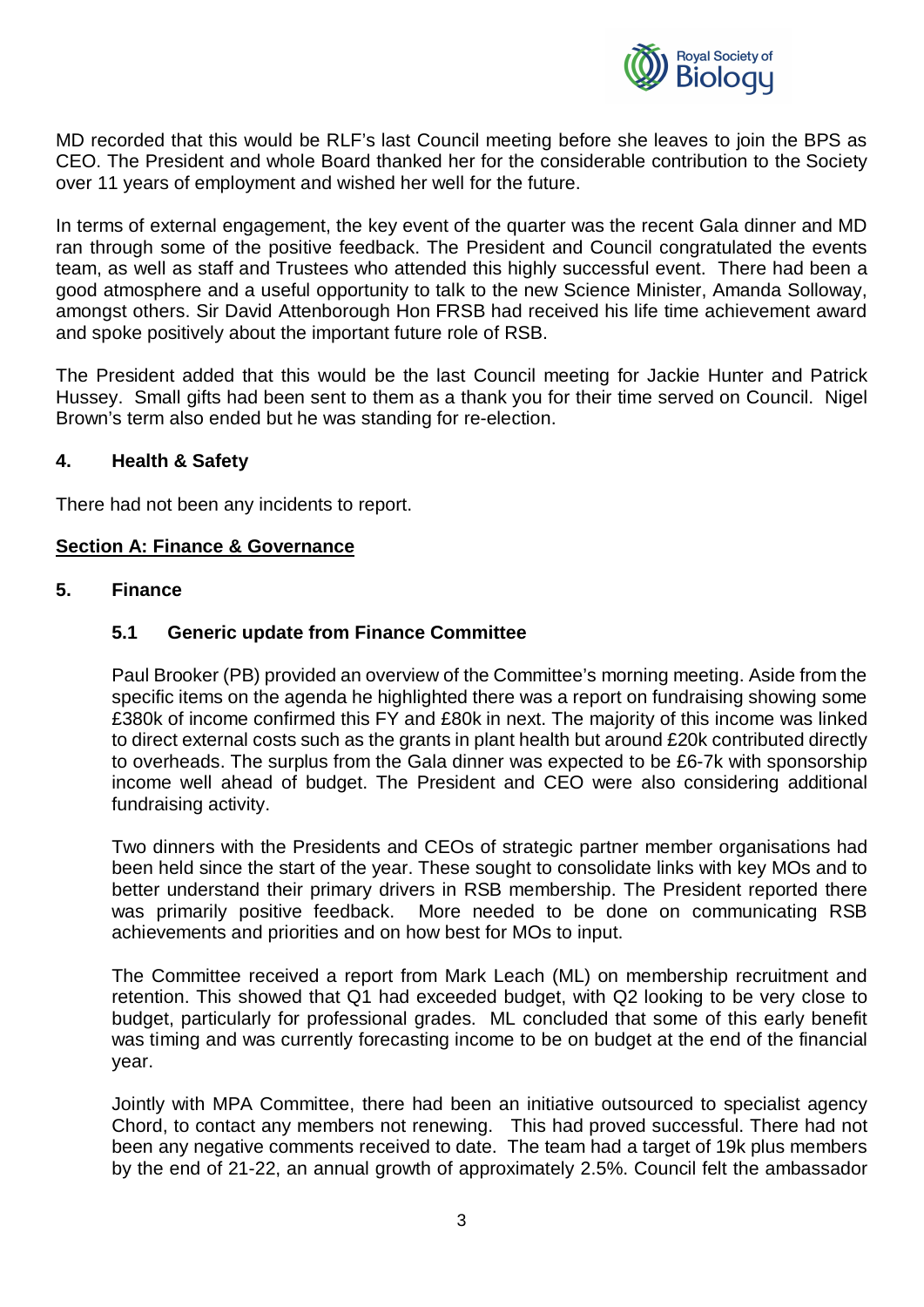

network was crucial for recruiting members through their place of work and offered Mark Leach their support.

# **5.2 Minutes of the last Finance Committee Meeting**

Council received the last Minutes of the Finance Committee.

CA asked whether the business plan for membership services had been completed yet and PB confirmed that this had been pushed back to June.

# **5.3 Audit process**

Council received the draft Trustees Report and Accounts and the Auditor's "findings report". Rodney Eastwood, the independent Chair of the Audit Committee attended for this part of the meeting and confirmed that he had reviewed the report in detail with the Audit Committee, who were satisfied that there were no major issues of concern. Indeed, only a few minor points had been raised. The auditors fee was set to rise as a result of the new accountancy standards which required more detailed analysis in some areas.

Council asked how often the Society reviewed its audit provision and MD confirmed it had been agreed to do so every five years. Irrespective of this, there is a change in lead partner every seven years.

#### **5.4 Review of auditors' report**

Council received the auditor's report and noted it provided an unqualified opinion. No other issues were raised. JG congratulated staff on a good report.

#### **5.5 Review of 2018/19 annual accounts & going concern**

Paul Brooker (PB) reported that the Finance Committee had considered the report and headline numbers. The previous year had been difficult, with a resulting deficit of £531k, much of which was attributable to one off costs associated with relocation and the building sales. There had been a £102k accounting loss on the building sales for example and an unexpectedly high irrecoverable VAT bill (>£100k compared to £25k usually) as a result of the VAT position of the CDH1 building.

The Finance Committee were happy to recommend that Council agree to sign off the accounts. PB added that all assets were now primarily in liquid form, therefore there was no concern about liquidity for the next year.

Council noted that Paul Hoskisson's title should be corrected in the Trustees' report.

Council **AGREED** the Trustees report and draft final accounts and authorised the Honorary Officers to sign the accounts as a true and fair record for the previous financial year.

Taking into account the cash flow forecast, and noting the forthcoming discussion regarding the current pandemic, Council **AGREED** the RSB remained a going concern for the next 12 months.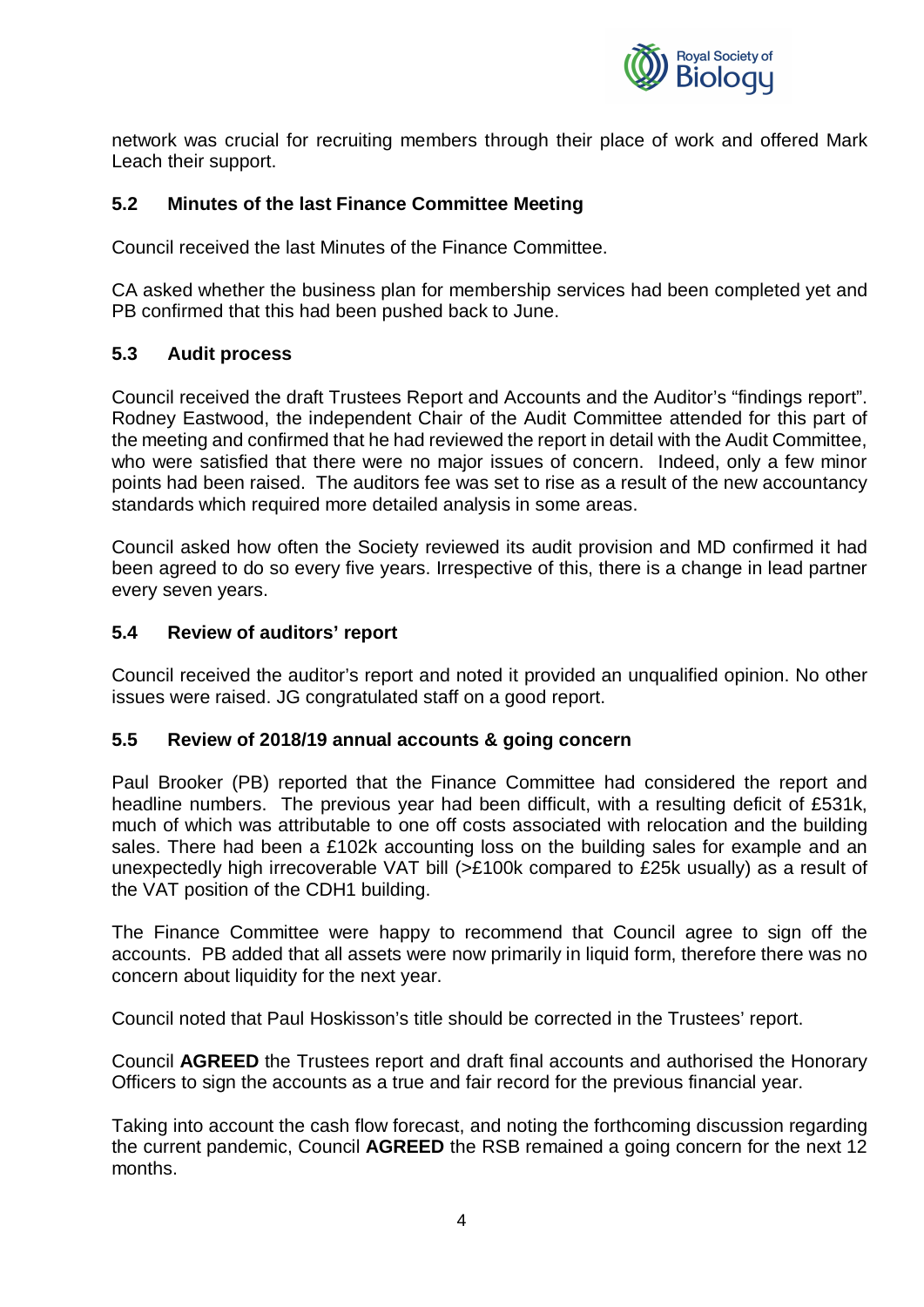

# **5.6 Q1 report**

The Finance Committee had discussed the Q1 report at its meeting. The headline message was positive with income ahead and expenditure behind expectations - but it is too early in the FY to draw many conclusions. Nonetheless, the direction of travel was positive.

Assets held in the CCLA fund at the end of January stood at £989k and £947k at the end of February. This was expected to be lower still at the end of March but FC argued caution in terms of any immediate investment change. They did not feel the situation would affect the current reserves policy as previous fluctuations had been experienced and it was best to stay invested.

# **5.7 Investment Policy**

There had been no changes since the draft version outlined to Council in December. However, a question had been raised in the last meeting about investing in companies involved with fossil fuels. PB confirmed that CCLA had two funds, general investment (with reasonable but limited ethical considerations) and ethical (with more severe restrictions). Currently greater than 50% of UK universities have divested investments in fossil fuels and FC had concluded that on balance, RSB should do the same. The cost to change between the CCLA funds now would approach £5k but this is expected to reduce in the autumn. This was the time planned for investment review as part of the agreed annual process and FC recommended considering a switch at that point.

Council **AGREED** the new investment policy and concluded that they were happy to review investments in September, flagging the likely switch to the ethical fund.

#### **6. Governance**

#### **6.1 Trustee elections**

Nigel Brown (NB) left the meeting for this item.

Three terms on Council were coming to an end – Nigel Brown (individual member), Patrick Hussey (MO representative) and Jackie Hunter (Council elected). All three had served one term and Nigel Brown had expressed his wish to stand again and entered the election.

Voting was open until 3 April, with numbers to date positive and still increasing. Council agreed that the Society needed to think about how to better encourage people from diverse backgrounds to apply.

A total of five members were nominated for Trusteeship in the College of Individual Members and three in the College of Member Organisations.

#### **Action: Ana Ilic to communicate the election results on 3 April.**

NB returned to the room.

# **Section B: Policy & Strategy**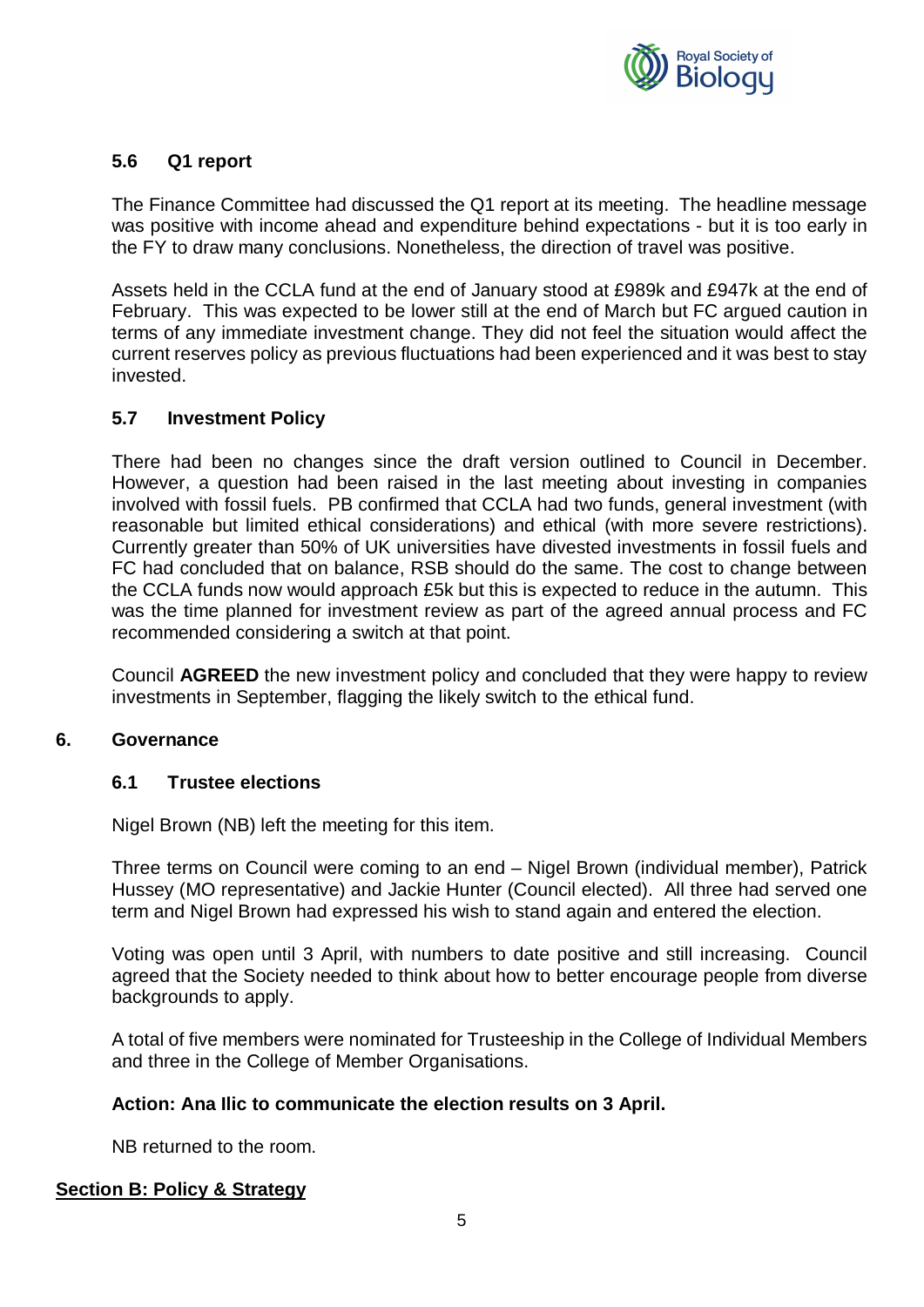

# **7. Report from ESP Committee**

Council received an update paper from the ESP Committee and Sarah-Jayne Blakemore (SJB) gave an overview of current activity which had focussed on education priorities, following a review of science policy priorities at the previous meeting.

Recruitment of school teachers to committees still remains a challenge and Claire Wathes (CW) speculated that it might be possible to improve the situation using video conferencing now that the new systems were in place. Hilary MacQueen (HMcQ) noted a lot of work on the curriculum overlapped with HUBS' interests and SJB welcomed further discussion.

On a separate point SJB congratulated everyone on the Gala dinner adding that she had met A level students and undergraduates at the dinner who had obtained tickets via the student ballot they were delighted and this had been a positive way of engaging with younger members.

#### **8. Policy & Public Affairs**

# **8.1 Policy & Public Affairs update**

Council received an update paper for information and thanked the team for the considerable output.

#### **8.2 IBO 2020**

Council received an interim update on preparations for the 31<sup>st</sup> Olympiad in Japan. The team had yet to be selected and committee member travel arrangements were to be confirmed. Further updates would be provided at the June Council meeting and the possibility of cancellation due to Covid19 was higher [post meeting note – cancellation now confirmed].

# **9. Membership & Professional Affairs**

# **9.1 Membership & Professional Affairs update**

The MPA Committee were due to meet the following day so there was no report to Council. The Agenda will cover membership strategy, recruitment/retention and engagement. RLF agreed to ensure circulation of the new version of the paper (early draft by error in the papers). There was an ongoing review on messaging of Chartered Biologist status following changes twelve months ago. But retention now appeared to be settled around the level anticipated: a good sign that members who hold the Chartered Biologist status value it.

Richard Reece wished RLF all the best in her new role and thanked her for all her work for MPA.

RLF added that they were identifying training relevant across competencies (registered scientist), then using that template to look at a technical certificate, launching summer this year. The MPA team were also looking at support focussed on competencies more widely especially at Affiliate level and for early career members.

#### **10. AoB**